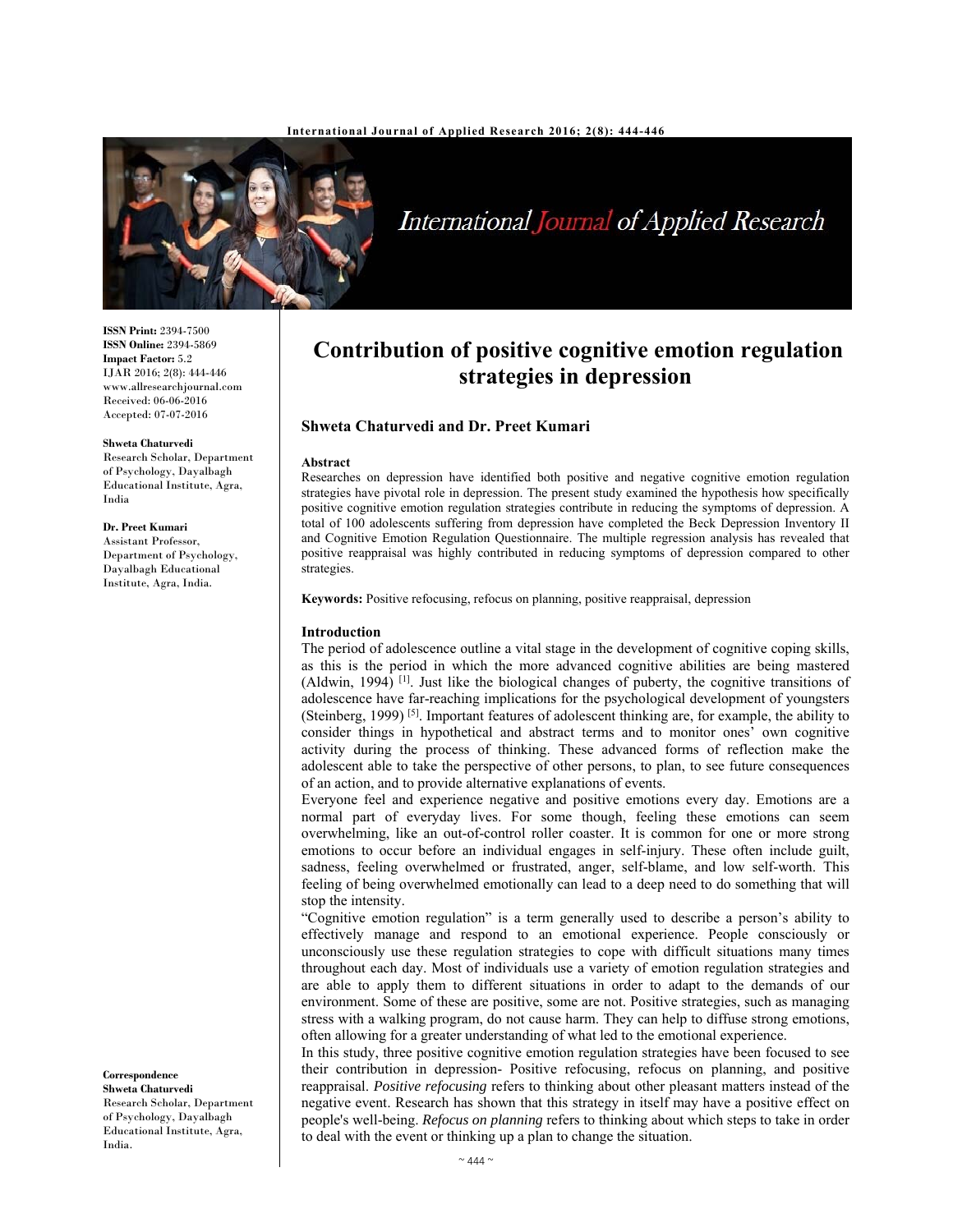*Positive reappraisal* is a strategy to mentally attributing a positive meaning to an event in terms of personal growth, thinking that the event makes an individual stronger, looking for the positive sides of an event.

## **Problem**

To see the relationship of positive refocusing, refocus on planning and positive reappraisal with depression.

## **Objectives**

- To see the relationship of positive refocusing with depression.
- To see the relationship of refocus on planning with depression.
- To see the relationship of positive reappraisal with depression.
- To see the relationship of positive refocusing and refocus on planning with positive reappraisal in depression.
- To see the relationship of positive refocusing with refocus on planning in depression.
- To find out the relative contribution of positive refocusing, refocus on planning and positive reappraisal in reducing the symptoms of depression.

#### **Hypotheses**

- There would be significant negative relationship of positive refocusing with depression.
- There would be significant negative relationship of refocus on planning with depression.
- There would be significant negative relationship of positive reappraisal with depression.
- There would be significant positive relationship of positive refocusing and refocus on planning with positive reappraisal in depression.
- There would be significant positive relationship of positive refocusing with refocus on planning in depression.
- Relative contribution of positive reappraisal would be much remarkable in reducing symptoms of depression as compared to positive refocusing and refocus on planning.

#### **Sample**

Purposive sampling technique was used for data collection. 100 adolescents (50 boys and 50 girls) suffering from depression (mild, moderate and severe) at Dayalbagh Educational Institute Agra and R. N. S. World School Jhansi have been assessed by Beck Depression Inventory II and Cognitive Emotion Regulation Questionnaire. Their age range was 15-18 years.

#### **Tools**

- **Beck Depression Inventory II (Beck, 1996):** The Beck Depression Inventory was used to measure the magnitude of depression. Its second edition (BDI-II) is a self-report instrument for measuring the severity of depression in adults and adolescents aged 13 years and older. The coefficient alpha of the BDI-II for the out patients was.92 and for college students.93.
- **Cognitive Emotion Regulation Questionnaire (CERQ**) **(Garnefski, Kraaij** *et al***., 2002) [3].** The CERQ was used to assess positive cognitive emotion regulation strategies- positive refocusing, refocus on planning and positive reappraisal. These strategies were measured on a 5-point Likert scale ranging from 1 (almost never) to 5(almost always). Individual subscale scores were obtained by summing the scores belonging to the particular subscale (ranging from 4 to 20). All sub-scales have good internal consistencies ranging from.68 to.86 respectively.

## **Design**

To see the relationship of positive refocusing, refocus on planning and positive reappraisal with depression corelational design was used.

## **Variables**

- **Predictors**
- Positive refocusing
- Refocus on planning
- Positive reappraisal

## **Criterion**

• Depression

#### **Results**

For the statistical analysis of the obtained raw scores, the product moment coefficients of correlation were computed to test the proposed hypotheses. Correlation matrix (Table-1) was formed which shows inter-correlations among proposed variables.

#### **Table 1:** Correlation Matrix

|                      | Mean  | SD.  | <b>Depression</b> | <b>Positive refocusing</b> | Refocus on planning | Positive reappraisal |
|----------------------|-------|------|-------------------|----------------------------|---------------------|----------------------|
| Depression           | 25.1  | 4.95 |                   |                            |                     |                      |
| Positive refocusing  | 12.6  | 3.71 | $-0.42**$         |                            |                     |                      |
| Refocus on planning  | 13.38 | 2.57 | $0.22*$           | 0.02                       |                     |                      |
| Positive reappraisal | 12.35 | 2.45 | $-0.69**$         | $0.23*$                    | $-0.18$             |                      |
| $+ + -0.01 + -0.07$  |       |      |                   |                            |                     |                      |

\*\**p*<0.01 \**p*<0.05

Table 1 indicates that positive refocusing and Positive reappraisal are negatively correlated with depression (r= -  $(0.42)$  (r=  $-0.69$ ). Thus, increase in positive refocusing and positive reappraisal led to decrease in symptoms of depression. Refocus on planning is positively correlated with depression (0.22). Thus, increase in Refocus on planning led to increase in symptoms of depression. There is also positive

correlation between positive refocusing and positive reappraisal. Therefore, increment in the scores of positive refocusing led to increase in positive reappraisal. Negligible correlations are found of refocus on planning with positive refocusing and positive reappraisal.